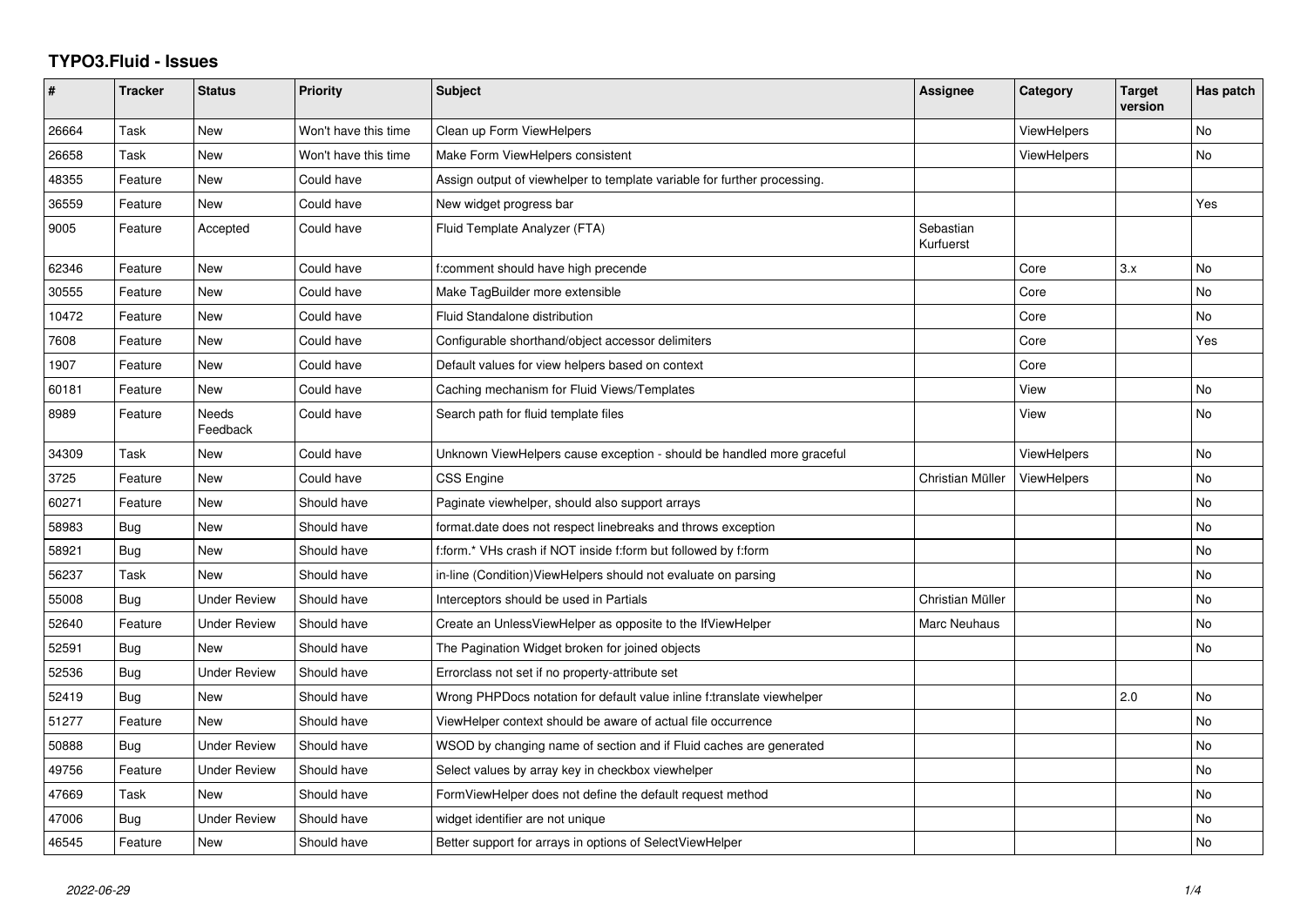| #     | <b>Tracker</b> | <b>Status</b>       | <b>Priority</b> | <b>Subject</b>                                                                                              | Assignee               | Category | Target<br>version | Has patch      |
|-------|----------------|---------------------|-----------------|-------------------------------------------------------------------------------------------------------------|------------------------|----------|-------------------|----------------|
| 46091 | Task           | Needs<br>Feedback   | Should have     | Show source file name and position on exceptions during parsing                                             |                        |          |                   | No             |
| 45345 | Feature        | Needs<br>Feedback   | Should have     | Easy to use comments for fluid that won't show in output                                                    |                        |          |                   |                |
| 45153 | Feature        | New                 | Should have     | f:be.menus.actionMenuItem - Detection of the current select option is insufficient                          |                        |          |                   | No             |
| 43071 | Task           | <b>New</b>          | Should have     | Remove TOKENS for adding fallback teplates in B                                                             |                        |          |                   | No             |
| 42743 | Task           | New                 | Should have     | Remove inline style for hidden form fields                                                                  |                        |          |                   | No             |
| 42397 | Feature        | <b>New</b>          | Should have     | Missing viewhelper for general links                                                                        |                        |          |                   | <b>No</b>      |
| 40081 | Feature        | New                 | Should have     | Allow assigned variables as keys in arrays                                                                  |                        |          |                   | No             |
| 38130 | Feature        | <b>New</b>          | Should have     | Checkboxes and multiple select fields should have an assignable default value                               |                        |          |                   | N <sub>o</sub> |
| 37095 | Feature        | <b>New</b>          | Should have     | It should be possible to set a different template on a Fluid TemplateView inside an<br>action               | Christopher<br>Hlubek  |          |                   | No             |
| 33215 | Feature        | New                 | Should have     | RFC: Dynamic values in ObjectAccess paths                                                                   |                        |          |                   | <b>No</b>      |
| 28554 | Bug            | New                 | Should have     | (v4) implement feature flag to disable caching                                                              |                        |          |                   | No             |
| 28553 | Bug            | <b>New</b>          | Should have     | improve XHProf test setup                                                                                   |                        |          |                   | No             |
| 28552 | Bug            | <b>New</b>          | Should have     | (v5) write ViewHelper test for compiled run; adjust functional test to do two passes<br>(uncached & cached) |                        |          |                   | <b>No</b>      |
| 28551 | Bug            | Accepted            | Should have     | (v4) backport VHTest                                                                                        | Sebastian<br>Kurfuerst |          |                   | No             |
| 28550 | <b>Bug</b>     | <b>New</b>          | Should have     | (v4) make widgets cacheable, i.e. not implement childnodeaccess interface                                   |                        |          |                   | No             |
| 28549 | Bug            | <b>New</b>          | Should have     | make widgets cacheable, i.e. not implement childnodeaccess interface                                        |                        |          |                   | <b>No</b>      |
| 13045 | <b>Bug</b>     | <b>New</b>          | Should have     | Entity decode of strings are different between if-conditions and output of variable                         |                        |          |                   |                |
| 9514  | Feature        | New                 | Should have     | Support explicit Array Arguments for ViewHelpers                                                            |                        |          |                   |                |
| 3291  | Feature        | Needs<br>Feedback   | Should have     | Cacheable viewhelpers                                                                                       |                        |          |                   | <b>No</b>      |
| 46257 | Feature        | <b>Under Review</b> | Should have     | Add escape sequence support for Fluid                                                                       |                        | Core     |                   | No             |
| 39990 | <b>Bug</b>     | New                 | Should have     | Same form twice in one template: hidden fields for empty values are only rendered<br>once                   |                        | Core     |                   | No             |
| 33394 | Feature        | Needs<br>Feedback   | Should have     | Logical expression parser for BooleanNode                                                                   | Tobias Liebig          | Core     |                   | No             |
| 32035 | Task           | New                 | Should have     | Improve fluid error messages                                                                                |                        | Core     |                   | Yes            |
| 12863 | Bug            | New                 | Should have     | Attributes of a viewhelper can't contain a '-'                                                              | Sebastian<br>Kurfuerst | Core     |                   | No             |
| 4704  | Feature        | <b>New</b>          | Should have     | Improve parsing exception messages                                                                          |                        | Core     |                   |                |
| 3481  | Bug            | New                 | Should have     | Use ViewHelperVariableContainer in PostParseFacet                                                           |                        | Core     |                   | No             |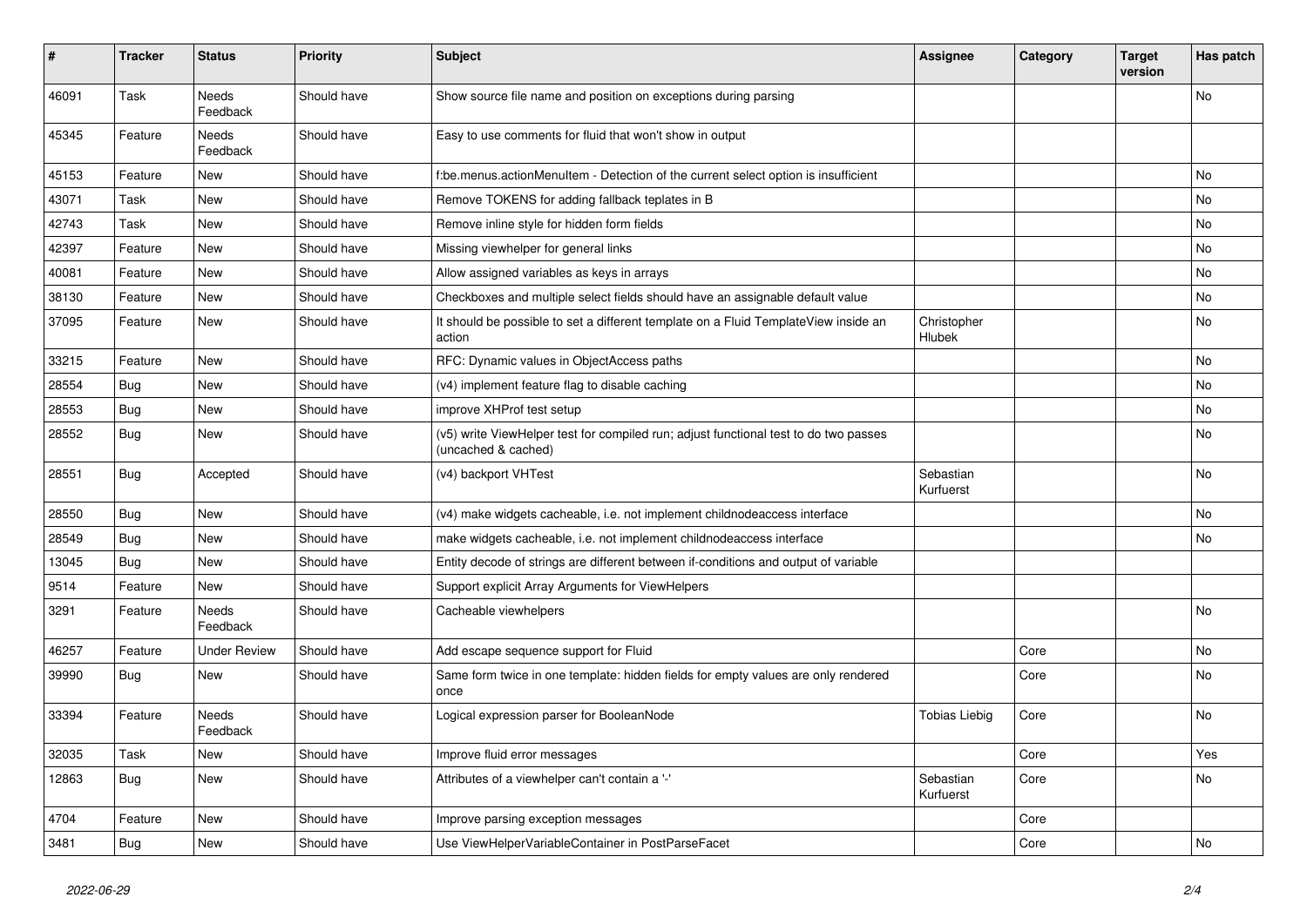| #     | Tracker    | <b>Status</b>       | <b>Priority</b> | <b>Subject</b>                                                                                         | <b>Assignee</b>             | Category           | <b>Target</b><br>version | Has patch      |
|-------|------------|---------------------|-----------------|--------------------------------------------------------------------------------------------------------|-----------------------------|--------------------|--------------------------|----------------|
| 46289 | Bug        | Needs<br>Feedback   | Should have     | Enable Escaping Interceptor in XML request format                                                      |                             | View               | 2.0.1                    | No             |
| 45394 | Task       | New                 | Should have     | Forwardport Unit test for standalone view                                                              |                             | View               |                          | <b>No</b>      |
| 43072 | Task       | New                 | Should have     | Remove TOKENS for adding templates fallback in Backporter                                              |                             | View               |                          | No             |
| 65424 | Bug        | <b>Under Review</b> | Should have     | SelectViewHelper must respect option(Value Label)Field for arrays                                      |                             | <b>ViewHelpers</b> |                          | No             |
| 60003 | Feature    | New                 | Should have     | Add required-Attribute to f:form.password                                                              |                             | <b>ViewHelpers</b> |                          | No             |
| 58862 | Bug        | Needs<br>Feedback   | Should have     | FormViewHelper doesn't accept NULL as value for \$arguments                                            | Bastian<br>Waidelich        | <b>ViewHelpers</b> |                          | Yes            |
| 54284 | <b>Bug</b> | New                 | Should have     | Default Option for Switch/Case VH                                                                      |                             | ViewHelpers        |                          | N <sub>o</sub> |
| 54195 | Task       | <b>New</b>          | Should have     | Rename and move FormViewHelper's errorClass value, currently 'f3-form-error'                           | Adrian Föder                | <b>ViewHelpers</b> |                          | <b>No</b>      |
| 49600 | Bug        | <b>New</b>          | Should have     | f:form tag shown as a HTML on frontend                                                                 |                             | ViewHelpers        |                          | <b>No</b>      |
| 44234 | Bug        | <b>Under Review</b> | Should have     | selectViewHelper's sorting does not respect locale collation                                           |                             | <b>ViewHelpers</b> | 2.1                      | <b>No</b>      |
| 43346 | Feature    | <b>Under Review</b> | Should have     | Allow property mapping configuration via template                                                      | Karsten<br>Dambekalns       | <b>ViewHelpers</b> | 2.1                      | <b>No</b>      |
| 40998 | Bug        | <b>Under Review</b> | Should have     | Missing parent request namespaces in form field name prefix                                            | Sebastian<br>Kurfuerst      | <b>ViewHelpers</b> | 1.1.1                    | <b>No</b>      |
| 39936 | Feature    | New                 | Should have     | registerTagAttribute should handle default values                                                      |                             | <b>ViewHelpers</b> |                          | No             |
| 37619 | Bug        | New                 | Should have     | Fatal Error when using variable in name attribute of Section ViewHelper                                |                             | ViewHelpers        |                          | <b>No</b>      |
| 36662 | Bug        | Needs<br>Feedback   | Should have     | Checked state isn't always correct when property is collection                                         | Kevin Ulrich<br>Moschallski | <b>ViewHelpers</b> | 1.1.1                    | No             |
| 36410 | Feature    | New                 | Should have     | Allow templates to send arguments back to layout                                                       |                             | <b>ViewHelpers</b> |                          | <b>No</b>      |
| 34682 | Bug        | <b>Under Review</b> | Should have     | Radio Button missing checked on validation error                                                       |                             | <b>ViewHelpers</b> |                          | <b>No</b>      |
| 30937 | Bug        | New                 | Should have     | CropViewHelper stringToTruncate can't be supplied so it can't be easily extended                       |                             | ViewHelpers        |                          | Yes            |
| 10911 | Task       | New                 | Should have     | Tx_Fluid_ViewHelpers_Form_AbstractFormViewHelper->renderHiddenIdentityField<br>should be more reliable |                             | ViewHelpers        |                          | <b>No</b>      |
| 9950  | Task       | New                 | Should have     | Binding to nested arrays impossible for form-elements                                                  |                             | <b>ViewHelpers</b> |                          |                |
| 8648  | Bug        | New                 | Should have     | format.crop ViewHelper should support all features of the crop stdWrap function                        |                             | <b>ViewHelpers</b> |                          | <b>No</b>      |
| 8491  | Task       | Needs<br>Feedback   | Should have     | link.action and uri.action differ in absolute argument                                                 | Karsten<br>Dambekalns       | <b>ViewHelpers</b> |                          | <b>No</b>      |
| 5933  | Feature    | Accepted            | Should have     | Optional section rendering                                                                             | Sebastian<br>Kurfuerst      | ViewHelpers        |                          | No             |
| 53806 | Bug        | <b>Under Review</b> | Should have     | Paginate widget maximumNumberOfLinks rendering wrong number of links                                   | Bastian<br>Waidelich        | Widgets            |                          | No             |
| 36655 | Bug        | New                 | Should have     | <b>Pagination Links</b>                                                                                |                             | Widgets            |                          | <b>No</b>      |
| 31955 | Feature    | New                 | Should have     | f:uri.widget                                                                                           |                             | Widgets            |                          | No             |